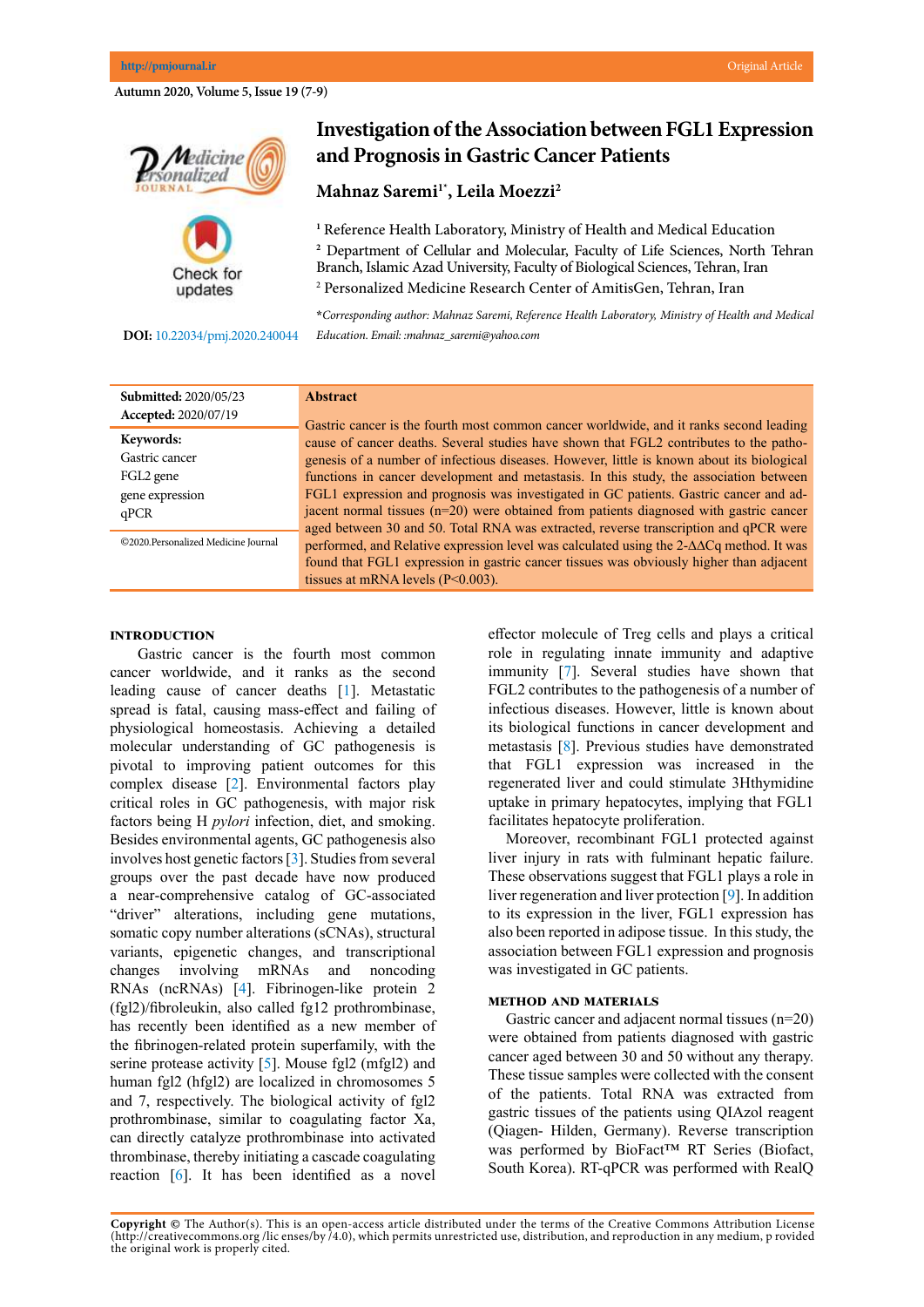<span id="page-1-0"></span>Plus Master Mix Green (Ampliqon, Denmark). PCR cycles were run on the Rotorgene 6000. The cycling conditions were 95˚C for 30 sec, 1 cycle, 95°C for 5 sec, and 62°C for 20 sec, 40 cycles. The primers used for amplification were forward 5'-GCA AGG AGTCTGCTTCTG CT-3', reverse 5'-TGCCATGTTCCCCCTTGAAA-3', GAPDH forward 5'-GGAGCGAGATCCCTCCAAAA T-3', and reverse 5'-GGCTGTTGTCATACTTCTC ATGG-3'. The relative expression level was calculated using the 2-∆∆Cq method [[15](#page-2-0)]. GAPDH was employed as an endogenous control. The data analysis was performed based on the sample

threshold cycle (Ct) value from three independent experiments.

## **Results**

In this study, the FGL1 expression of 20 patients was analyzed in the gastric cancer tissues and the corresponding adjacent tissues by qPCR. It was found that FGL1 expression in gastric cancer tissues was obviously higher than the adjacent tissues at mRNA levels (P<0.003, Fig. 1). The results showed no significant association between FGL1 expression and age and sex.



Fig. 1. FGL1 expression in gastric cancer tissues was obvi-ously higher than that in the adjacent tissues

#### **Discussion**

Although the global incidence of gastric cancer has been decreased dramatically in recent decades, it is the most common cancer in north and northwest Iran [\[10](#page-2-0)]. The wide variation in incidence across different geographical areas and the higher proportion of cardia cancer are two main characteristics of gastric cancer in Iran [[11](#page-2-0)]. Current investigations indicate that a high prevalence of H.pylori infection, high dietary intake of salt, and smoking are the main environmental factors of gastric cancer in Iran [[12\]](#page-2-0). The role of genetic factors in gastric cancer risk has been of increasing interest in the last several years, probably because of advances in DNA analysis technologies and human genome knowledge [\[13](#page-2-0)]. The fgl2 prothrombinase, a member of the fibrinogen superfamily, was primarily reported to be produced by activated macrophages, T cells, and endothelial cells. Human fgl2 (hfgl2) were localized in chromosomes 7. Fgl2 is a 64-70 kDa, type 2 transmembrane protein containing a C-terminal FRED (fibrinogen-related extracellular domain) [\[14](#page-2-0)]. In previous studies, it has been reported that FGL1 was also expressed in brown adipose tissue, and the expression was enhanced following liver injury, suggesting an association between the injured liver and adipose tissues [[15\]](#page-2-0).

Further experiments indicated that FGL1 plays a role in metabolism and liver regeneration [[16\]](#page-2-0). In the present study, the upregulation of FGL1 was reported in GC. It was demonstrated that FGL1 expression in gastric cancer tissues was obviously higher than the adjacent tissues at mRNA levels (P<0.003, Fig. 1). The results showed no significant association between FGL1 expression and age and sex. It is recommended to perform this test on a larger population to ensure the results. It is also possible to knock out this gene in some traces and evaluate the results.

#### **Reference**

1. Sjoquist KM and Zalcberg JR: Gastric cancer: Past progress and present challenges. Gastric Cancer 18: 205-209, 2015.

 2. Torre LA, Bray F, Siegel RL, Ferlay J, Lortet-Tieulent J and Jemal A: Global cancer statistics, 2012. CA Cancer J Clin 65: 87- 108, 2015.

 3. Siegel R, Ma J, Zou Z and Jemal A: Cancer statistics, 2014. CA Cancer J Clin 64: 9-29, 2014.

 4. Lin MT, Lin BR, Chang CC, Chu CY, Su HJ, Chen ST, Jeng YM and Kuo ML: IL-6 induces AGS gastric cancer cell invasion via activation of the c-Src/RhoA/ROCK signaling pathway. Int J